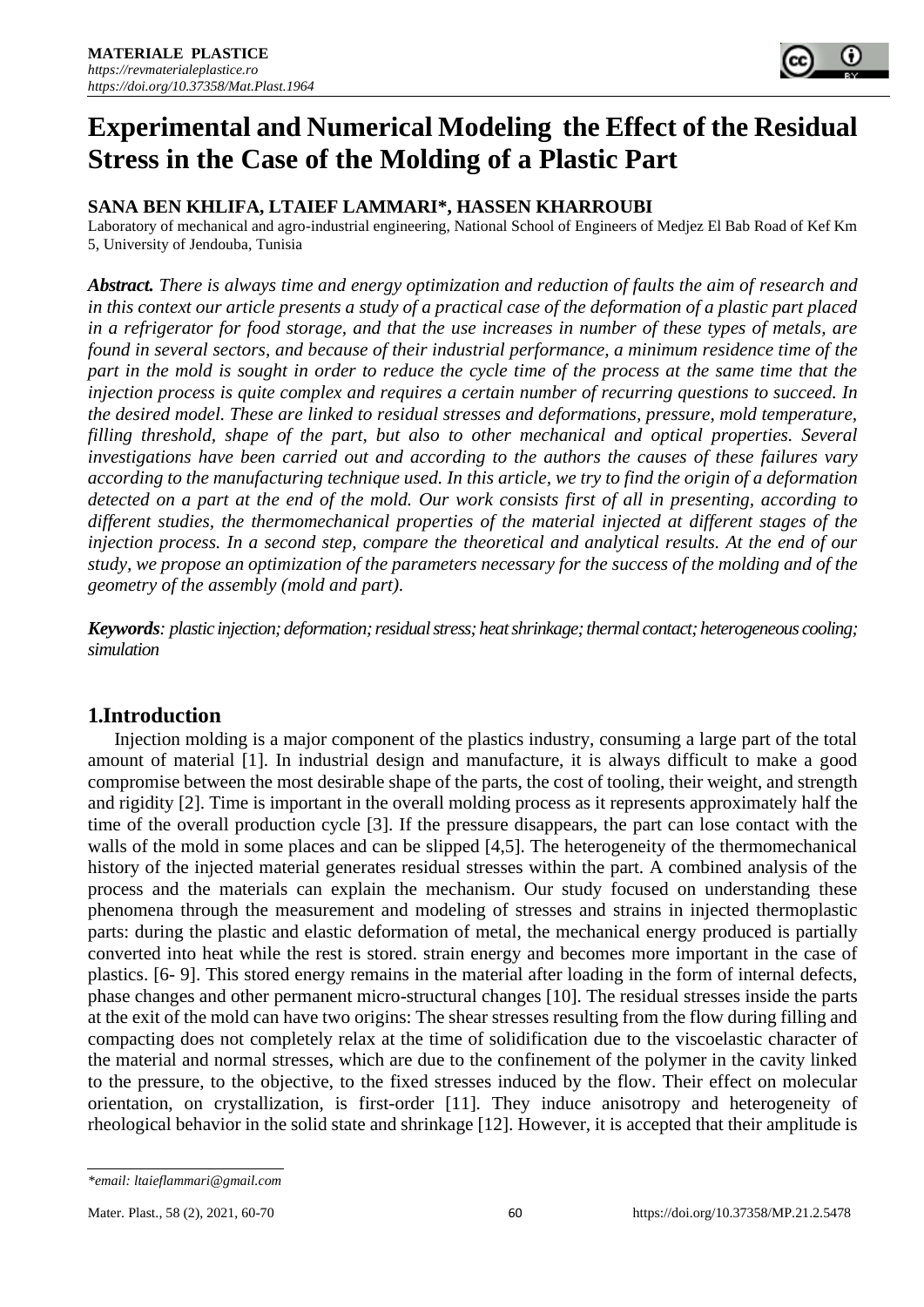

smaller than the other sources of constraints [13, 14] and is neglected in the great majority of current models. On the other hand, frozen pressure is essential [15,16], the mechanisms have shown. During the injection cycle, the different layers solidify at very different pressure levels. When the part comes out of the mold, it undergoes an expansion linked to the return to atmospheric pressure, which is different from one layer to another. The layers being integral, there will be an average expansion and tensile or compressive stresses will appear in the thickness of the part.

## **2. Materials and methods**

### **2.1. Theoretical method**

The molding process begins by injecting the molten polymer into a relatively cool mold cavity. The polymer undergoes temperature degradation and finally becomes increasingly rigid in order to be able to be ejected from the tool. After ejection, the part cools to room temperature. The energy requirements for processing are determined by the efficiency of the molding machines and the plastic processing requirements. Processing conditions such as drying temperature, melting temperature, and mold temperature contribute to overall energy requirements, to the energy, Q, needed to bring a polymer to room temperature, Ts, of processing (melting) at the temperature, Tf, is given by [17]:

$$
Q = m \cdot Cp(T_f - T_s)
$$

m is the mass of the polymer and Cp is the specific heat of the polymer at constant pressure.

In general, the models developed to predict the stress residues or the defects of plastic parts assumed to be a linear thermoelastic behaviour in which the of momentum and energy equations are similar to those presented in '' Flow-induced stresses models '' Section with the Cauchy stress tensor, commonly decomposed into a hydrostatic part p, and a deviatoric part  $\sigma^d$  is determined by [18],

$$
\sigma = pI + \sigma^d \tag{1}
$$

where I is the identity tensor,

$$
p = \int_0^t \left(\frac{\alpha}{k} - \frac{i}{k} \, tr \, D\right) \, ds \tag{2}
$$

$$
\sigma^d = 2 \int_0^t G(\varepsilon(t), \varepsilon(s)) D(s) ds \tag{3}
$$

and

$$
\varepsilon(t) = \int_0^t \frac{1}{a^T} \, ds \tag{4}
$$

where  $\alpha$  is the coefficient of thermal expansion, k the coefficient of compressibility,  $G(t,s)$  is the shear relaxation modulus,  $\varepsilon$  is the reduced time, and a<sub>T</sub> is the shift factor of the time–temperature superposition principle.

For the free or unconstrained quenching,  $\sigma$  . n = 0 [19].

It's associated with heterogeneous cooling also leads to residual stresses called thermal stresses. To approach the conditions experienced by a polymer leaving an extrusion die, out of calibration we first consider the effects of shrinkage free quenching, that is to say without considering that metal walls can hinder this withdrawal. Suppose that below a solidification temperature Ts, the polymer behaves like an elastic solid, with a modulus E and a Poisson's ratio ν, and above, like a liquid, which does not hinder the shrinkage [20].

Suppose that below a solidification temperature  $T_s$ , the polymer behaves like elastic solid, with a modulus and a Poisson's ratio ν, and above, as a liquid which does not interfere with the shrinkage [21]. On cooling, there is first progression of a solidification front, then the polymer reaches room temperature  $T_f$  without phase change. Consider a flat plate initially at the temperature  $T_0$ . A first layer solidifies on the surface, while being free to perform its thermal shrinkage. The associated deformation is  $\alpha$  (T<sub>s</sub> - T<sub>f</sub>),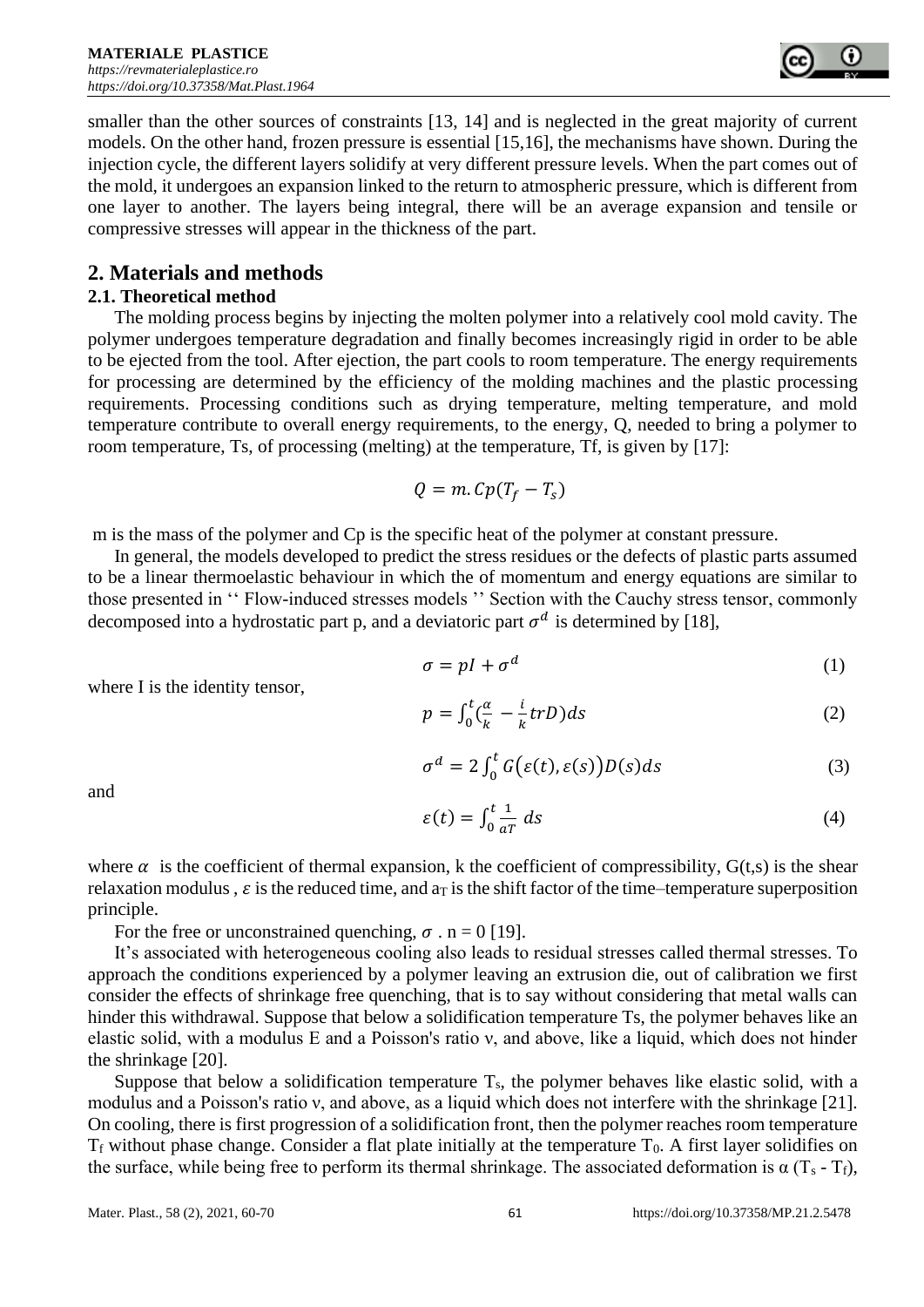

where  $\alpha$  is the linear expansion coefficient. On the other hand, the more interior layers which will solidify later, will be subjected to the same deformation  $\alpha$  (T<sub>s</sub> -T<sub>f</sub>), but they will see their withdrawal blocked by the external layers. They will find themselves in traction, and put the outer layers in compression. The thermo elastic law for  $T < T_s$ , knowing a temperature (Tres), it can calculate the distribution of residual stresses σres (z) by the equation

$$
\sigma res = \frac{E_{\infty}}{1-v} \alpha \left[ \overline{T_{res}} - T_{res} (Z) \right] \tag{5}
$$

where  $E_{\infty}$  is the long-term modulus,  $\nu$  is the Poisson ratio,  $\alpha$  is the thermal expansion coefficient, and  $\overline{T_{res}}$  is the average value of Tres through the specimen thickness

We obtain the value of the stress at any instant t and dimension z in the thickness [11]:

$$
\sigma_{xx}(z,t) = \frac{\alpha E}{1-v} \bigg[ T_s - T(z,t) + \int_{t_s(z)}^t \frac{1}{h - h_s(\tau)} \bigg( \int_{h_s(\tau)}^h \frac{dT}{dt}(\zeta,\tau) d\zeta \bigg) d\tau \bigg] \tag{6}
$$

In the previous equation, we have integrated over time between  $t_s(z)$ , instant when the solidification front reaches the z side, and the current instant t, and we integrated in the thickness in the solidified zone at moment t, included between h<sub>s</sub>(τ), which is the position of the solidification front at the instant τ, and h.

Two semi-infinite medium are initially considered at two different uniform temperatures T<sub>il</sub> and Ti2.At the initial moment, the two media are placed in contact and the temperature evolution within the two media is investigated.

$$
T_c = \frac{E_1 T_{11} + E_2 T_{12}}{E_1 + E_2} \tag{7}
$$

Note that the contact temperature between the two media remains constant throughout the heat transfer. It is the medium that has the greatest thermal effusivity that imposes the temperature of contact. Thermal contact In the event of loss of contact with the wall, the space thus created will significantly modify the thermal exchange conditions between the cold walls of the mold and the partially solidified polymer in the cavity [22]. A recent study [23] shows this very clearly: as soon as the pressure in the cavity becomes zero, there is a sudden increase in the thermal resistance of contact between the work piece and the imprint, testifying so significant formation of an air gap at the interface piece / mold. It is therefore clear that the heat from the center of the polymer can no longer be properly removed (by conduction) by the cold walls of the mold. The authors measure a temperature difference of nearly  $20^{\circ}$ C between the polymer and the mold [23]. The consequences on the kinetics, but especially on the cooling symmetry and therefore on the constraints can be very important. The piece is denser to the heart than the skin [11]. The heterogeneity of the mechanical or shrinkage properties in a material can be a source, alone, of residual stresses. Consider, for example, the case of a bimetallic material with two layers having different coefficients of expansion. Under the effect of a rise in temperature, each layer will deform differently. As they are indissociable, bimetallic will be the seat of constraints that will lead to its curvature. Many authors show that the mechanical and thermal properties can vary significantly in the thickness of the room. This is the case for semi-crystalline polymers [24-26] but also for amorphous polymers even if to a lesser extent [27]. It is shown, in particular, that the elastic zone of the tensile test and the elongation at break have a maximum close to the surface, that the plasticity threshold increases from the surface towards the center or that the modulus of 'Young is changing in thickness [15,28-30].

#### **2.2. Experimental model**

Validation of models and hypotheses requires a good knowledge of the conditions and experimental techniques for measuring deformations and temperatures [31].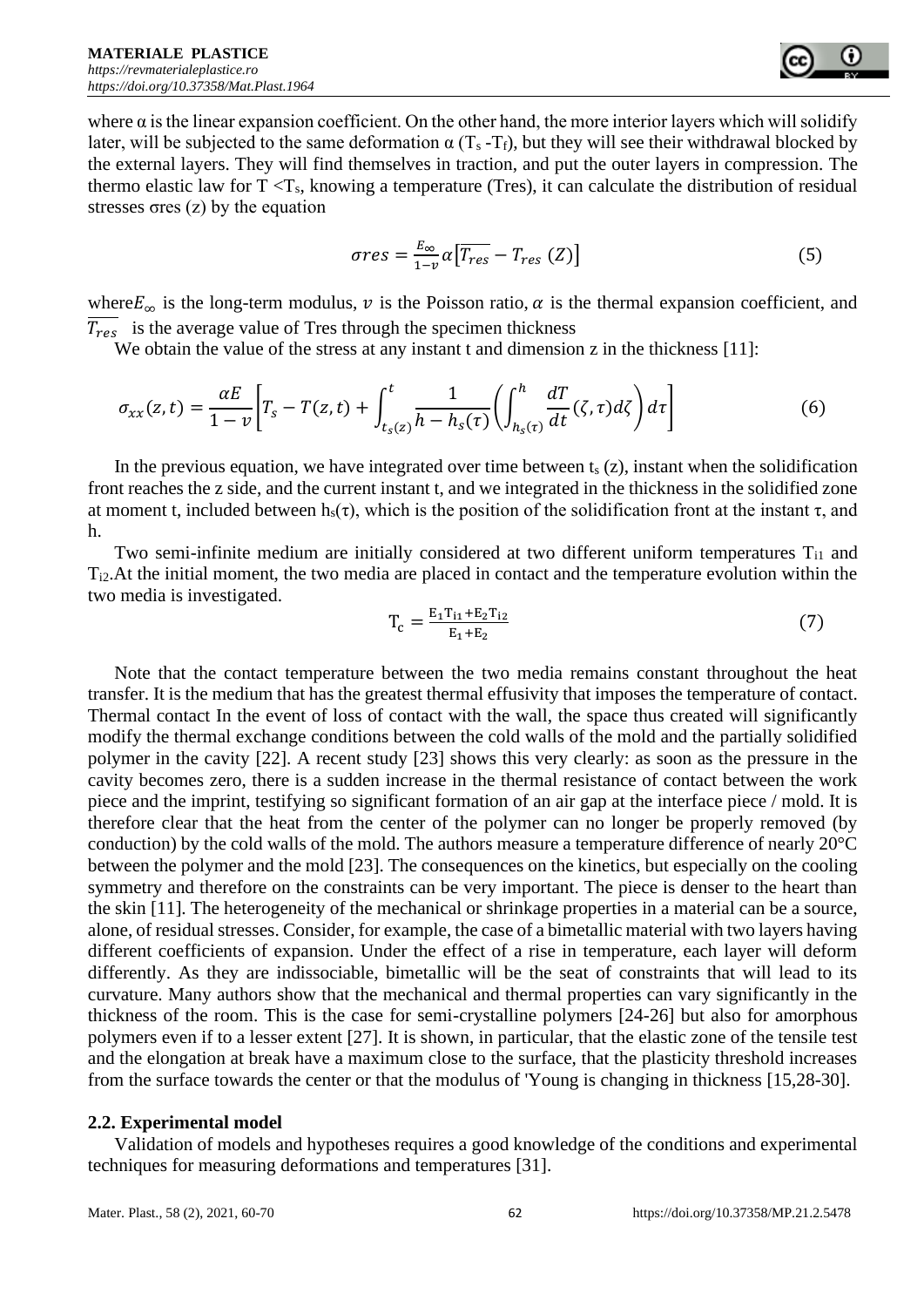



**Figure 1.** Shows the part under study with the deformation detected at the outlet of the mold and after cooling

At the end of the cooling phase, we measured the interface temperatures of the part with a complex geometry with thick areas located in the corners. Figure 1-2 shows the measurement zones and temperatures of each part of the room:



**Figure 2**. Temperature measurement at the interface of the part (piece at the outlet of the mold)

The measured temperature values are non-uniform across all areas of the room. The theoretical and experimental temperatures are then compared. It can be seen that the part has a measured temperature which is different from the calculated theoretical one. These results lead us to the existence of a problem of shrinkage and consequently a heterogeneous cooling of the piece which confirms the results approved in the analytical part above.

After having evoked the mathematical equations of different states of matter during the injection phase, and the comparison between theory and experimental temperature at the interface of the piece, we now move on to the numerical method to clarify the causes of this deformation and to improve the parameters influencing it.

### **2.3. Numerical model**

For the molding and the fingerprints the mechanical and thermal characteristics of the material are defined.

The mechanical and thermal characteristics of high impact polystyrene (HIPS) and 40CMD8 steel are given in Tables 1.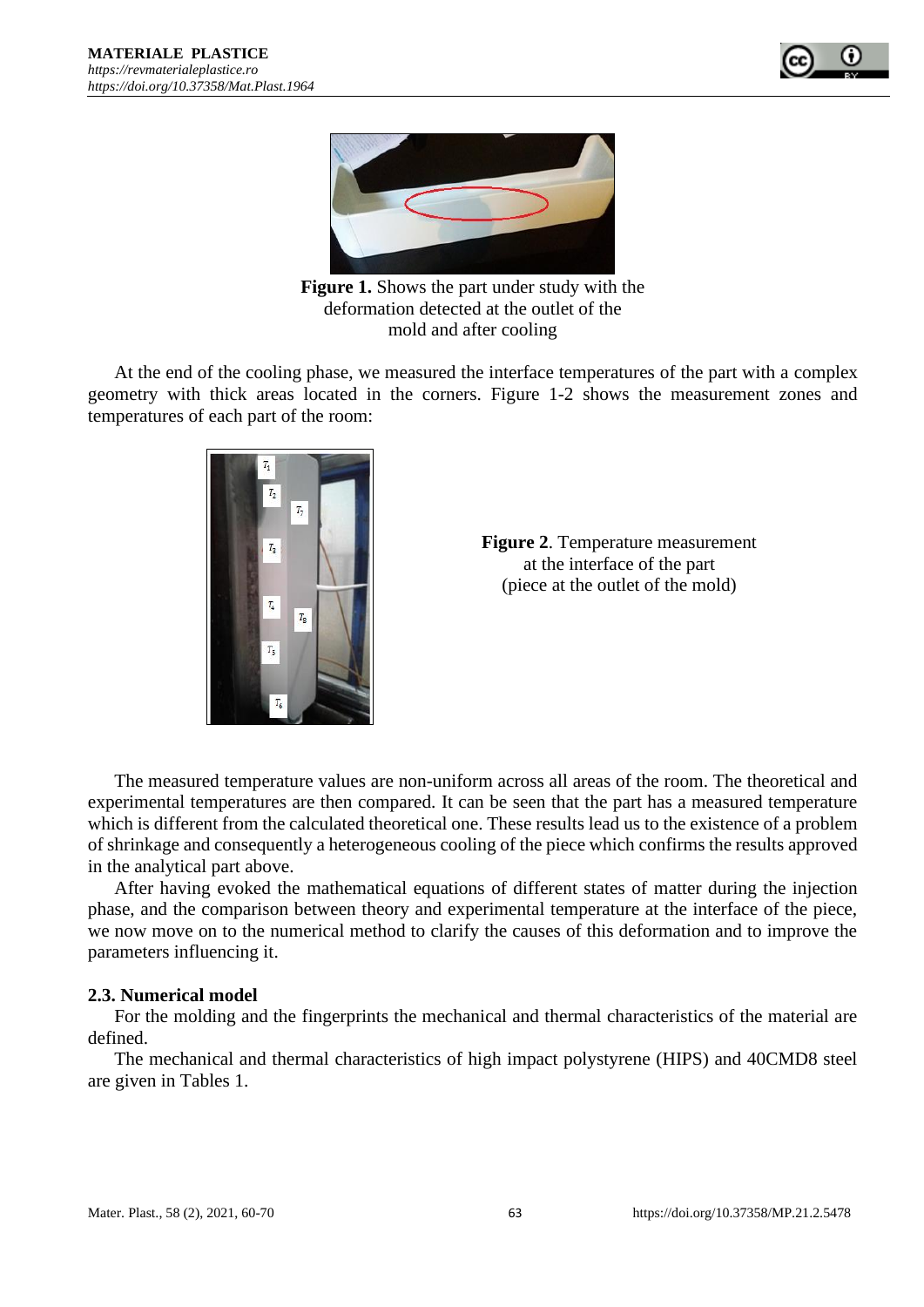

| $1001$ vstyrelie (THE S) and $40$ CMD $\sigma$ steel |             |              |                         |  |  |  |  |  |
|------------------------------------------------------|-------------|--------------|-------------------------|--|--|--|--|--|
| <b>Properties</b>                                    | High impact | 40CMD8 steel | Unit                    |  |  |  |  |  |
|                                                      | polystyrene |              |                         |  |  |  |  |  |
| Young's module                                       | 1900        | 205000       | MPa                     |  |  |  |  |  |
| Thermal conductivity k                               | 0.0003      | 0.034        | $W/mm$ <sup>o</sup> $C$ |  |  |  |  |  |
| Coefficient of Thermal<br>Expansion                  | 8E-005      | 1.24E-005    |                         |  |  |  |  |  |
| Density q                                            | 1.04E-009   | 0.00785      | $T/mm^3$                |  |  |  |  |  |
| Poisson module P                                     | 0.41        | 0.3          |                         |  |  |  |  |  |
| Specific heat Cp                                     | 0.0014      | 0.00046      | mJ/T. $\degree$ C       |  |  |  |  |  |

| Table 1. Mechanical and thermal characteristics of high impact |  |
|----------------------------------------------------------------|--|
| polystyrene (HIPS) and 40CMD8 steel                            |  |

We define the necessary loadings:

- a temperature of 245<sup>o</sup>C on the part to be molded.
- a temperature of  $40^{\circ}$ C on the fingerprints (mobile and fixed).

### **3. Result and discussions**

The simulation results such as stress fields, displacement, and temperature are well illustrated below. The distribution of the stresses along the direction xx in the deformation zone is given by the image below. The curve given in Figure 3 represents the stress field along the axis xx as a function of the distance (d) to the trajectory created horizontally at the deformation zone.



**Figure 3.** Evolution of the stress along the xx axis as a function of distance

This distribution presents two symmetrical essential peaks, and it can be observed that the most stressed zones are localized in the extremities of the part precisely in the thick zones with the maximum values of the stresses around 25 MPa. It can be concluded that the important values of the constraints at the ends have an influence on the final quality of our part.The result of the simulation gives a variation in the displacement along the zz axis, at the level of the deformation zone (Figure 5), this variation was detected experimentally.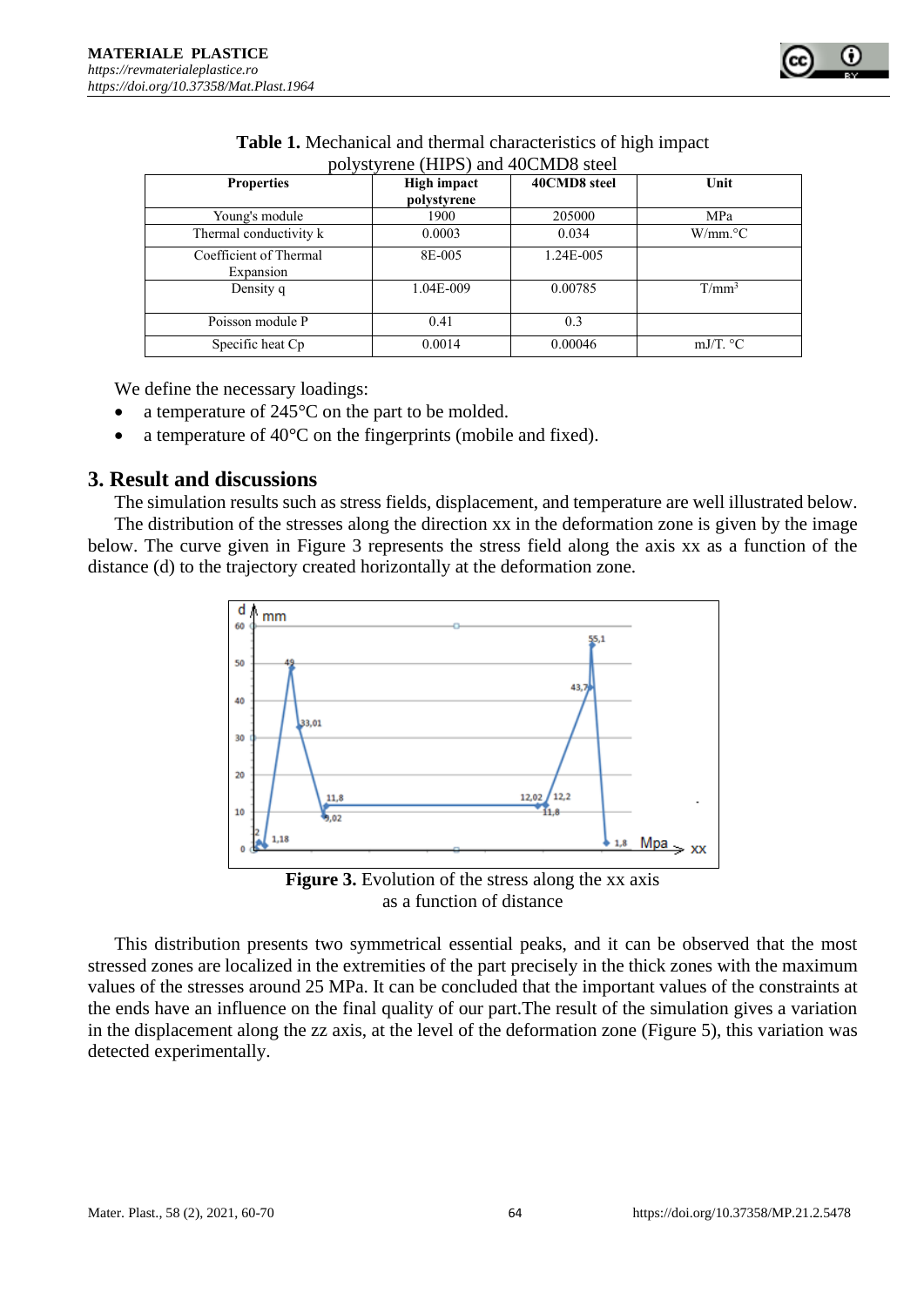



**Figure 4.** The displacement along the zz axis

The curve below represents the displacement along the zz axis as a function of distance to the trajectory created perpendicularly to the deformation zone.



Figure 5. Evolution of displacement following zz according to distance

This displacement is greater near the edge of the piece with a value that tends to 4.067 mm. This represents the risk of deformation of the part permanently possibly due to the disturbance of localized stresses at the ends. The figures below show the flow of molten polymer into the mold during the filling phase (Figure 6).



**Figure 6.** Flow of molten polymer into the mold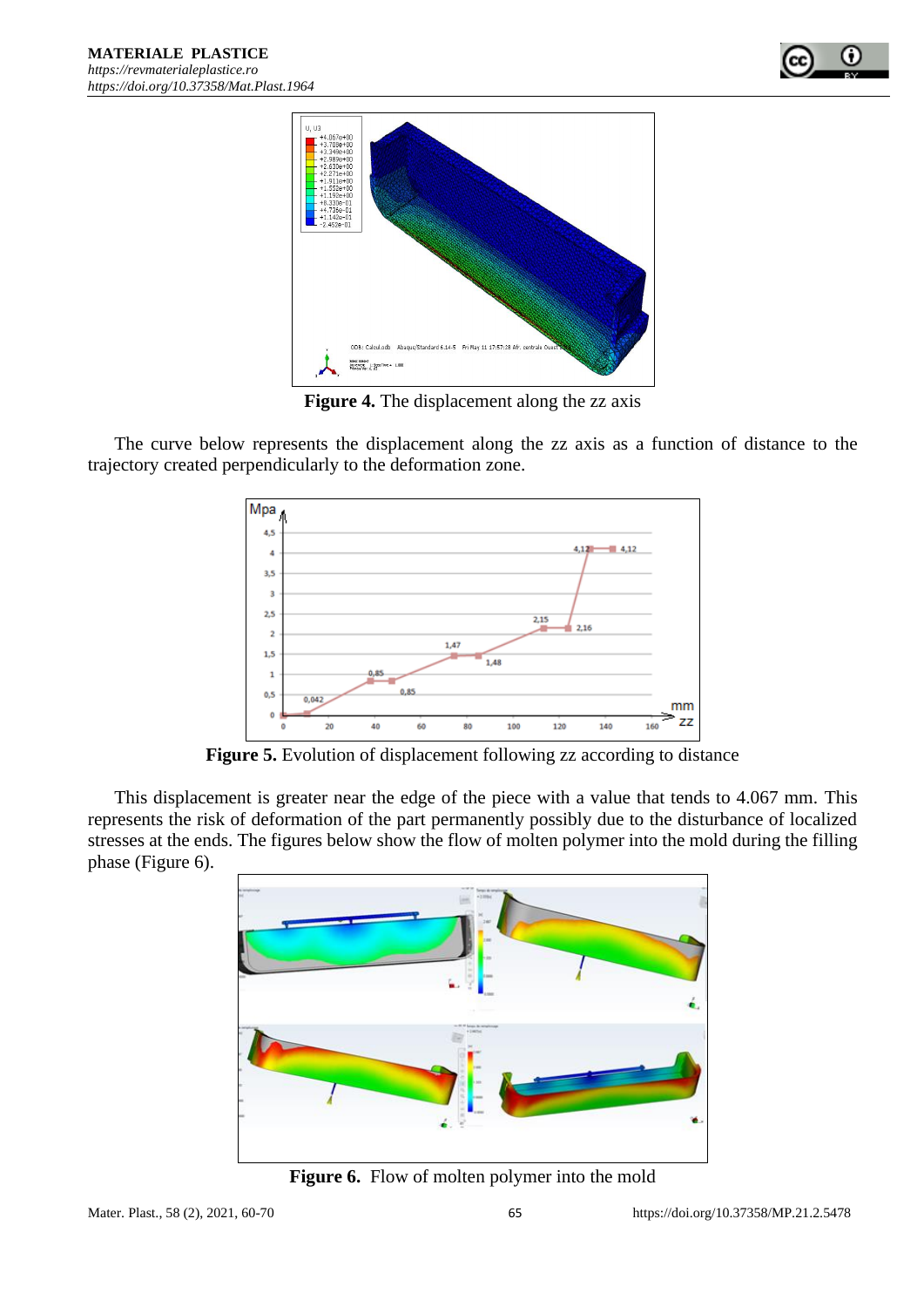

It can be noted over time that the flow is not uniform in the same areas of the mold. A difficulty in the flow of the material in the ends of the mold can be observed at the end of the filling (the distribution of red color in these areas). The variation of the temperature distribution in the mold at the end of the filling phase is very important in the areas closest to the injection thresholds. It can also be noted that the distribution of the temperature is not uniform in the deformation zone. That is, the cooling is heterogeneous during the solidification phase with the imposed time (20s) so there are thick areas that need some extra time to cool. The previous results imply that the part shrinks non-uniformly in all directions. It can be seen in Figure 11 that the shrinkage is concentrated at the ends of the piece (the thick sections) with a percentage equal to 7.5.



**Figure 7.** Result of removal in the room

Figure 8 presents a comparison between the numerical and experimental study, on the right the real room and on the left the one designed by the simulation software.



**Figure 8.** Comparison between numerical and experimental study

This figure shows a concordance between experimental and numerical study. A fault can be observed (a heterogeneous temperature is involved in the anisotropy of the samples) in the same zones, either in the simulation, or in the temperature measurement test at the end of the cooling phase. This defect is therefore the basis for the appearance of the deformation detected on the part. The interpretation of this phenomenon is explained by the heterogeneity of the indentations which is the major cause of the deformation of the angle in the wedge for thermoplastic materials, this phenomenon is called "front spring effect [32, 33]. Injection and mold temperatures (200°C and 30°C) have been changed. It can be noted that there is a decrease in shrinkage of about 1.5% (Figure 9).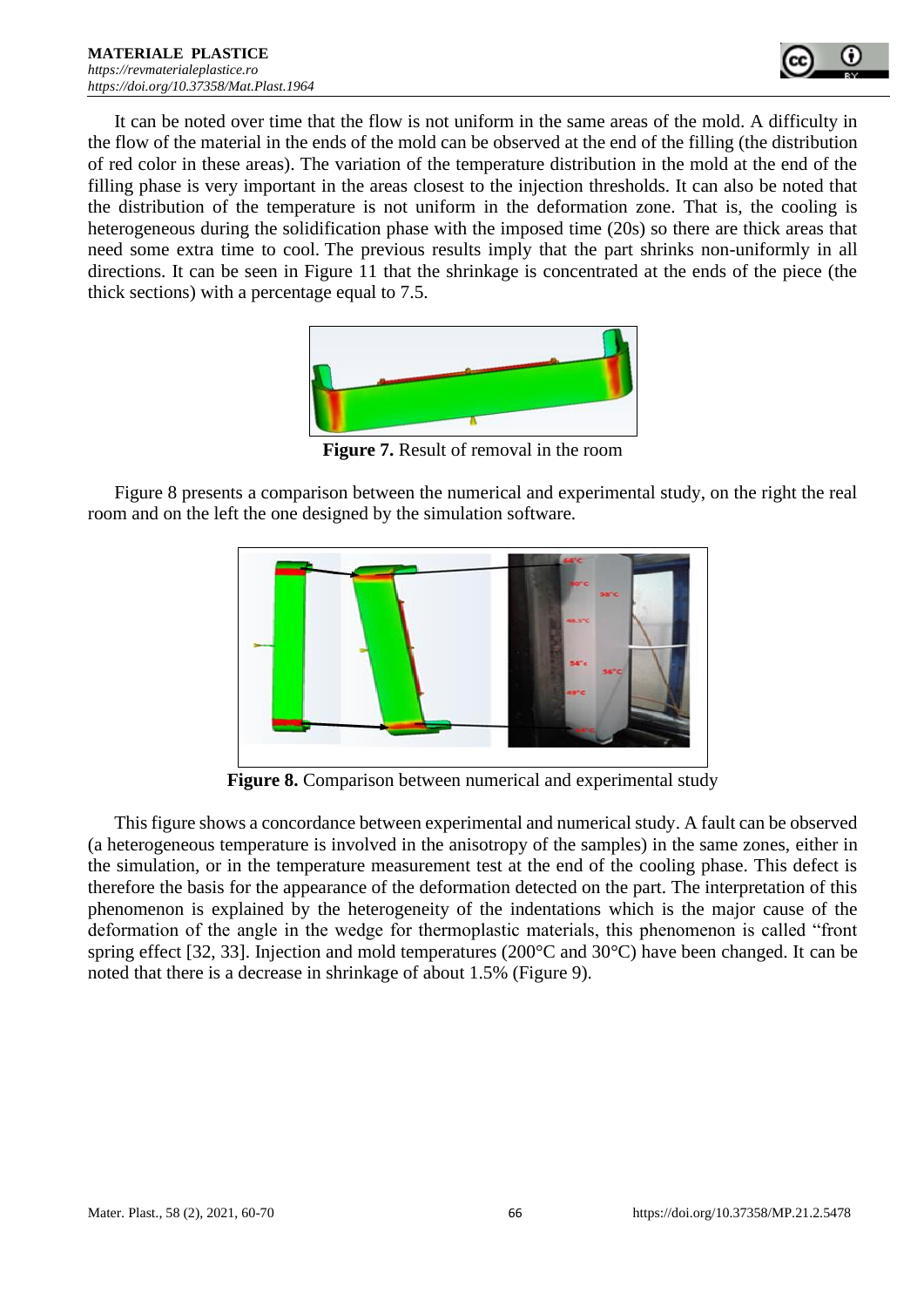



**Figure 9.** Result of the withdrawal after a change in temperature

In the first simulation with the actual parameters and geometry, it was noticed that there is a difficulty of the flow of the material in the ends of the mold at the end of the filling with a shrinkage of 7.5% (Figure 9) So to improve this defect, we will simulate with a modified geometry of the injection core (increase the spacing between two thresholds with 20 mm) and also reduce the injection and mold temperatures. The results are shown in Table 2.

| <b>Temperatures</b>                                | shrinkage |
|----------------------------------------------------|-----------|
| Tinj= $240^{\circ}$ C<br>Tmoule= $30^{\circ}$ C    | 7.2%      |
| Tinj= $225^{\circ}$ C<br>Tmoule= $30^{\circ}$ C    | 6.72%     |
| Tinj= $210^{\circ}$ C<br>Tmoule= $30^{\circ}$ C    | 6.2%      |
| Tinj= $200^{\circ}$ C<br>$T$ moule= $30^{\circ}$ C | 6.017%    |

| <b>Table 2.</b> Results of the withdrawal simulation |  |  |  |
|------------------------------------------------------|--|--|--|
|------------------------------------------------------|--|--|--|

Figure 10 gives an overview of the flow of molten polymer into the mold during the filling phase



Figure 10. Flow of molten polymer into the mold

There is an improvement in the flow compared to the first simulation: the filling of the polymer is uniform in the same areas of the mold. The difficulty of the flow problem at the ends of the part (thick sections) has been eliminated. Figure 11 shows the shrinkage percentages from the last simulation: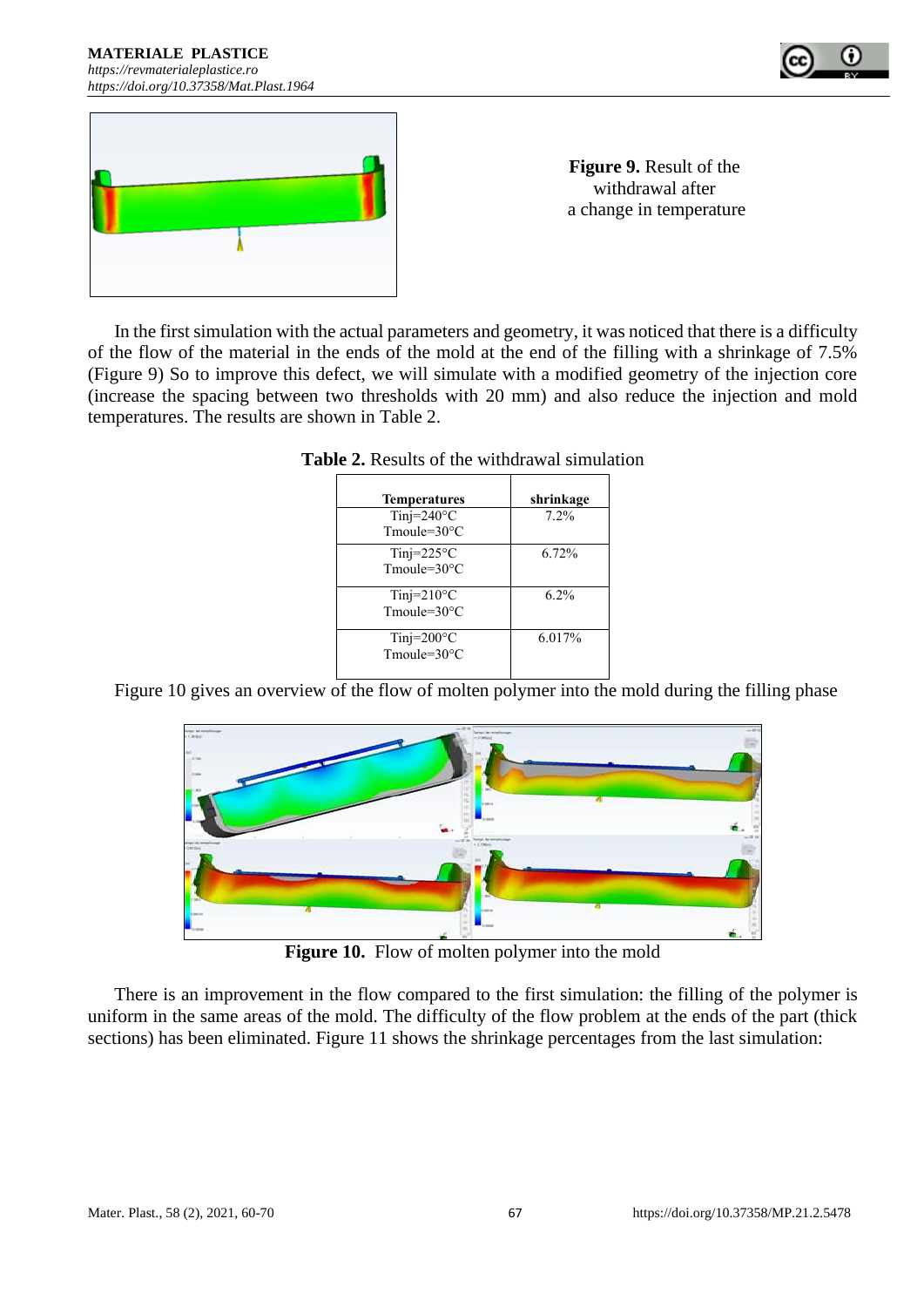



**Figure 11**. Flow of molten polymer into the mold

The output quantities obtained at the end of these simulations and by comparison with the experimental results as well as with research in this field [34] explain that the variations of the stresses remain more or less intense in the zones presenting geometric complications. (1.8Mpa) Figures 4 and 5, temperatures also which have non-linear cooling rates, so the shrinkages will be different (Table 2) and will result from residual stresses in several parts of the part to be studied. The results obtained previously highlight a strategy that can give the lowest shrinkage:

- Reduce the injection temperature.
- Reduce the temperature of the mold.
- Locally reduce the thickness of the part.
- Increase the spacing between the injection thresholds.
- Add additional cooling channels and / or use cooler coolant in this area.

### **4.Conclusions**

This study remains a part of the modeling and obtaining the optimal solution for a deformation detected on a part designed by plastic molding. It emphasizes the important role of the numerical model for determining the mechanical and thermal behavior of the part during injection molding and for optimizing the necessary parameters and the geometry of the assembly (mold and part). The simulation of the compaction phase, or more generally of the compressible flows, tends, like that of the filling to become a reliable design assistance tool and widely used by the mold designers and the material transformers to locate and size the injection thresholds, optimize the position of the cooling channels. The particularly complex physics of the phenomena involved is still difficult to incorporate. The software is sophisticated, but of course the accuracy of their results depends closely on the quality of the models and physical data that are not all easy to measure. Our study focused on the understanding of these phenomena through the measurement and modeling of stresses and deformations in thermoplastic injected parts. The main conclusions of each of these studies are presented in the following two paragraphs:

- Thermal conditioning conditions all phases. It is coupled with the eventual crystallization. The models can be refined to better take into account the specificities of the material (for example in the case of reinforced polymers) and the process (contact thermal resistance at the polymer-mold interface).

- For the calculation of the stresses and residual deformations, it will be necessary to improve the laws of behavior viscoelastic, in particular at the level of the principle of time-temperature superposition particularly complex for the semi crystalline polymers, but also by the taking into account of the structural heterogeneity, related to molecular orientation and / or crystallization. Moreover, it is likely that thin-film approaches are limited, even with geometries that seem to lead themselves to it (corner problem).

### **References**

1.ROSATO, D. V., ROSATO, M. G., (2012), *Injection Molding Handbook*. Springer Science and Business Media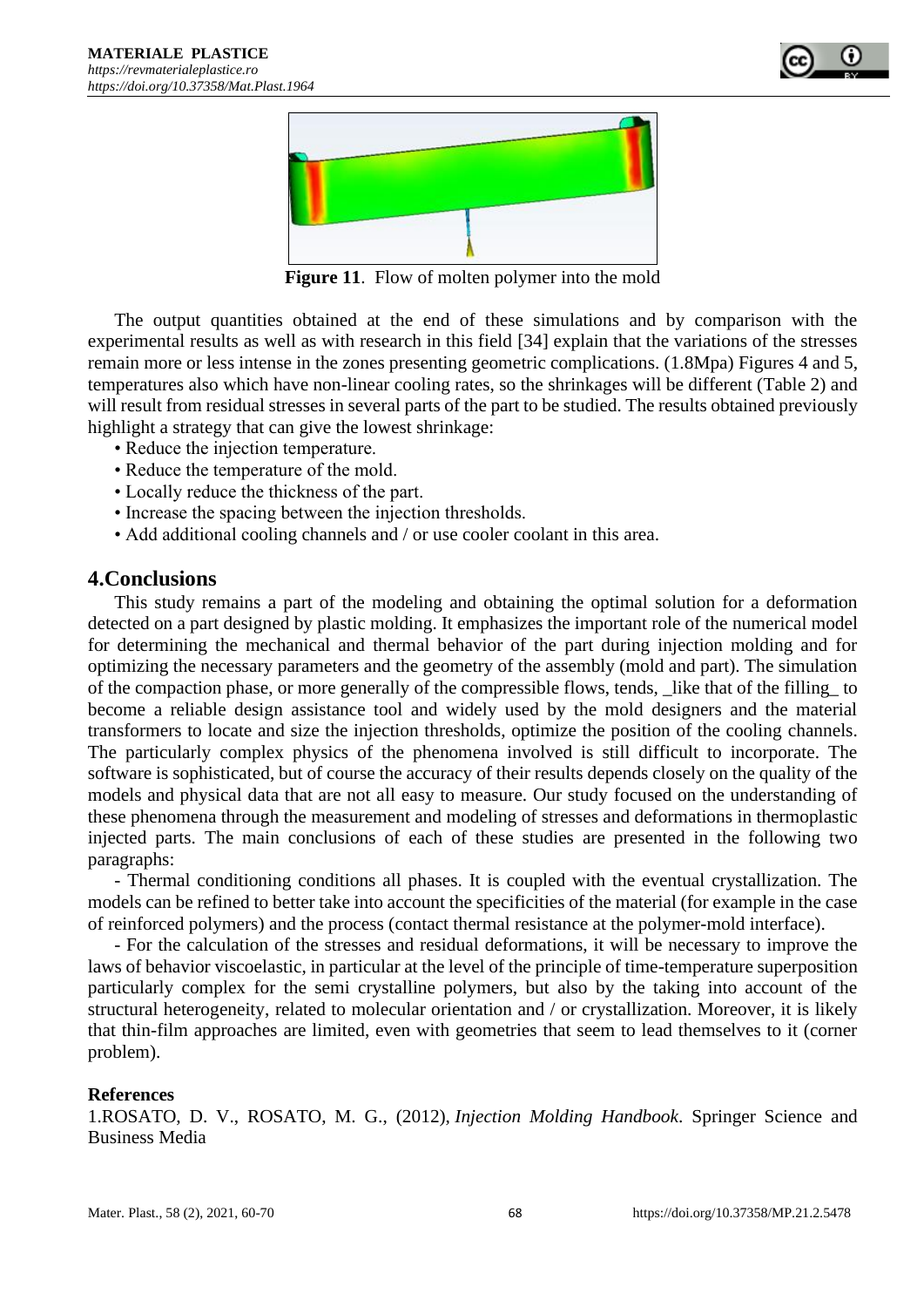2.ADAM, A., STAN, D., TULCAN, A., (2015), Evaluation of Specific Process Parameters and Ultrasonically Activated Injection Affecting the Quality of Filling in Thin Walled Plastic Parts. *Journal of Theoretical and Applied Mechanics*, *53*(4), 799-809.

3.ZHENG, R., TANNER, R. I., FAN, X. J., (2011). *Injection Molding: Integration of Theory and Modeling Methods*. Springer Science & Business Media

4.BOITOUT F. *(*1993), *Calcul Des Contraintes Résiduelles Dans Les Pièces Injectées En Thermoplastiques En Utilisant Une Description Surfacique De La Géométrie* (Doctoral Dissertation, Paris, Enmp).

5.ZHENG, R., KENNEDY, P., PHAN-THIEN, N., FAN, X. J., (1999). Thermoviscoelastic Simulation of Thermally and Pressure-Induced Stresses in Injection Moulding For the Prediction of Shrinkage and Warpage for Fibre-Reinforced Thermoplastics. *Journal of Non-Newtonian Fluid Mechanics*, *84*(2-3), 159-190.

6.HODOWANY, J., RAVICHANDRAN, G., ROSAKIS, A. J., ROSAKIS, P., (2000). Partition of Plastic Work into Heat and Stored Energy In Metals. *Experimental Mechanics*, *40*(2), 113-123

7.KAPOOR, R., NEMAT-NASSER, S. (1998), Determination of Temperature Rise During High Strain Rate Deformation. *Mechanics of Materials*, *27*(1), 1-12.

8.SIVIOUR, C. R., JORDAN, J. L., (2016), High Strain Rate Mechanics of Polymers: A Review. *Journal of Dynamic Behavior of Materials*, *2*(1), 15-32.

9.SORINI, C., CHATTOPADHYAY, A., GOLDBERG, R. K., (2019), Micromechanical Modling of the Effects of Adiabatic Heating on The High Strain Rate Deformation of Polymer Matrix Composites. *Composite Structures*, *215*, 377-384

10.PÉREZ-CASTELLANOS, J. L., RUSINEK, A., (2012), Temperature Increase Associated with Plastic Deformation Under Dynamic Compression: Application to Aluminium Alloy Al 6082. *Journal of Theoretical and Applied Mechanics*, *50*(2), 377-398.

11.BREE, H. W., HEIJBOER, J., STRUIK, L. C. E., TAK, A. G. M., (1974), The Effect of Densification on The Mechanical Properties of Amorphous Glassy Polymers. *Journal of Polymer Science: Polymer Physics Edition*, *12*(9), 1857-1864.

12.PARK, H. S., DANG, X. P., NGUYEN, D. S., KUMAR, S., (2020), Design of Advanced Injection Mold to Increase Cooling Efficiency. *International Journal of Precision Engineering and Manufacturing-Green Technology*, *7*(2), 319-328.

13.DOUVEN L.F.A., (1991), Towards the Computation of Properties of Injection Molded Products: Flow and Thermally Induced Stresses in Amorphous Thermoplastics, Phd Thesis, Eindhoven Technical University, Eindhoven, Pays-Bas

14.BAAIJENS, F. P. T., (1991), Calculation of Residual Stresses in Injection Molded Products. *Rheologica Acta*, *30*(3), 284-299.

15.TITOMANLIO, G., DRUCATO, V., KAMAL, M. R., (1987), Mechanism of Cooling Stress Buildup in Injection Molding of Thermoplastic Polymers. *International Polymer Processing*, *1*(2), 55-59.

16.BOITOUT, F., (1993). *Calcul des contraintes résiduelles dans les pièces injectées en thermoplastiques en utilisant une description surfacique de la géométrie* (Doctoral dissertation, Paris, ENMP).

17.MALLOY, R. A., (1994), *Plastic Part Design for Injection Molding* (Vol. 83). New York: Hanser Publishers.

18.DALY H B, NGUYEN K, SANSCHAGRIN B., COLE K., (1998), Build-Up and Measurement of Molecular Orientation, Crystalline Morphology, and Residual Stresses in Injection Molded Parts: A Review. J Inject Molding Technol 2:59–85

19.GUEVARA-MORALES, AND FIGUEROA-LÓPEZ, U., (2014), Residual Stresses in Injection Molded Products. *Journal of Materials Science*, *49*(13), 4399-4415.

20.MACÍAS, C., MEZA, O., PÉREZ, E. (2015). Relaxation of Residual Stresses in Plastic Cover Lenses with Applications in The Injection Molding Process. *Engineering Failure Analysis*, *57*, 490-498.

21.ZOETELIEF WF, DOUVEN LFA, INGEN HOUSZ A.J., (1996), Residual Thermal Stresses in Injection Molded Products. Polym Eng Sci 36:1886–1896